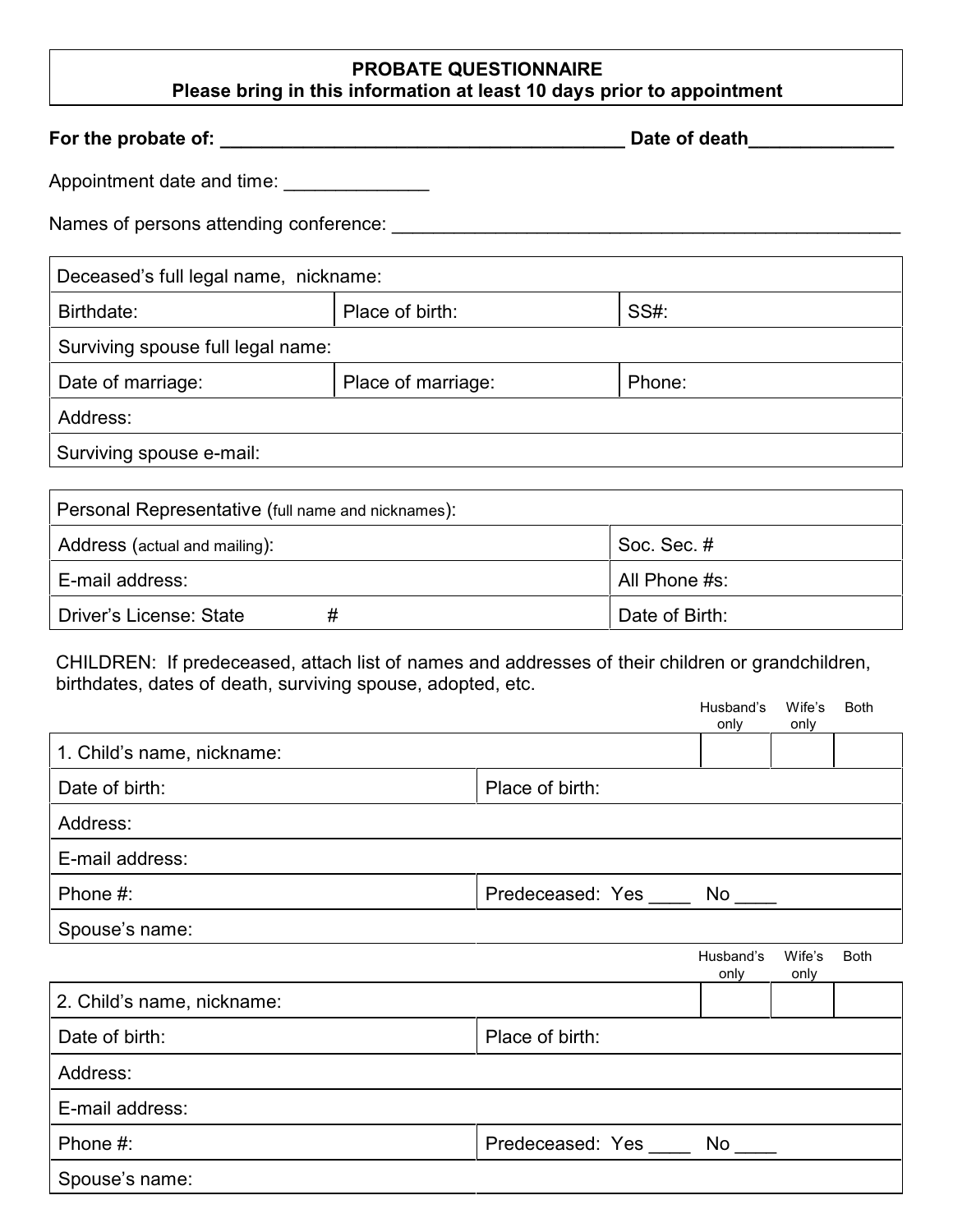|                            |                                | Husband's<br>only | Wife's<br>only | <b>Both</b> |
|----------------------------|--------------------------------|-------------------|----------------|-------------|
| 3. Child's name, nickname: |                                |                   |                |             |
| Date of birth:             | Place of birth:                |                   |                |             |
| Address:                   |                                |                   |                |             |
| E-mail address:            |                                |                   |                |             |
| Phone #:                   | Predeceased: Yes _____         | No                |                |             |
| Spouse's name:             |                                |                   |                |             |
|                            |                                | Husband's<br>only | Wife's<br>only | <b>Both</b> |
| 4. Child's name, nickname: |                                |                   |                |             |
| Date of birth:             | Place of birth:                |                   |                |             |
| Address:                   |                                |                   |                |             |
| E-mail address:            |                                |                   |                |             |
| Phone #:                   | Predeceased: Yes _____ No ____ |                   |                |             |
| Spouse's name:             |                                |                   |                |             |
|                            |                                | Husband's<br>only | Wife's<br>only | <b>Both</b> |
| 5. Child's name, nickname: |                                |                   |                |             |
| Date of birth:             | Place of birth:                |                   |                |             |
| Address:                   |                                |                   |                |             |
| E-mail address:            |                                |                   |                |             |
| Phone #:                   | Predeceased: Yes _____ No ___  |                   |                |             |
| Spouse's name:             |                                |                   |                |             |
|                            |                                | Husband's<br>only | Wife's<br>only | <b>Both</b> |
| 6. Child's name, nickname: |                                |                   |                |             |
| Date of birth:             | Place of birth:                |                   |                |             |
| Address:                   |                                |                   |                |             |
| E-mail address:            |                                |                   |                |             |
| Phone #:                   | Predeceased: Yes _____         | No                |                |             |
| Spouse's name:             |                                |                   |                |             |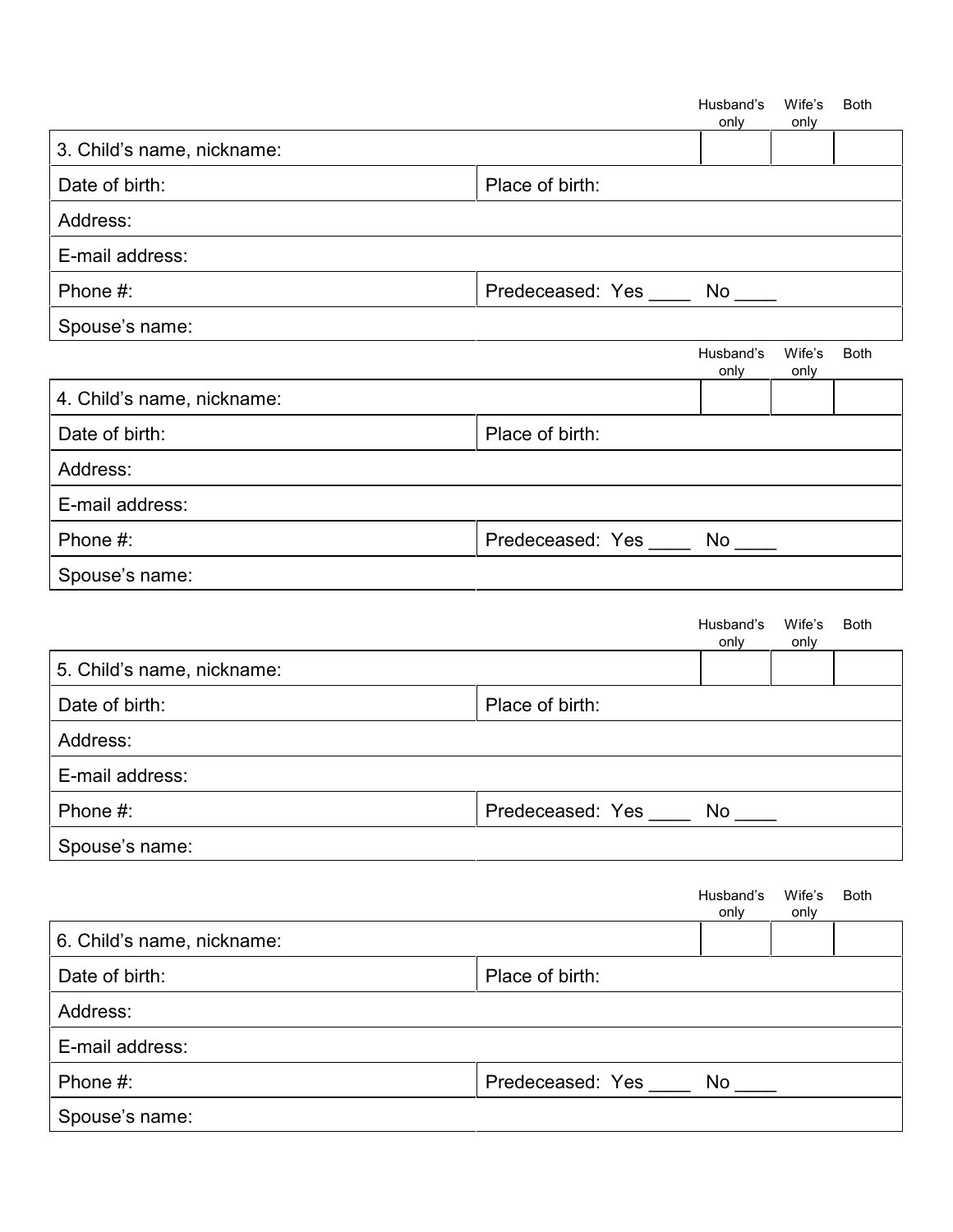|                                                                                         |                               |    | Husband's<br>only | Wife's<br>only | <b>Both</b> |
|-----------------------------------------------------------------------------------------|-------------------------------|----|-------------------|----------------|-------------|
| 7. Child's name, nickname:                                                              |                               |    |                   |                |             |
| Date of birth:                                                                          | Place of birth:               |    |                   |                |             |
| Address:                                                                                |                               |    |                   |                |             |
| E-mail address:                                                                         |                               |    |                   |                |             |
| Phone #:                                                                                | Predeceased: Yes _____ No ___ |    |                   |                |             |
| Spouse's name:                                                                          |                               |    |                   |                |             |
| Personal Representative (full name and nicknames):                                      |                               |    |                   |                |             |
| Address (actual and mailing):                                                           |                               |    |                   |                |             |
| E-mail address:<br>All Phone #s:                                                        |                               |    |                   |                |             |
| Driver's License: State<br>#<br>Date of Birth:                                          |                               |    |                   |                |             |
| Heirs other than the children (please note if any are minors), including grandchildren: |                               |    |                   |                |             |
| Name:                                                                                   | E-mail:                       |    |                   |                |             |
| Address:                                                                                | Date of birth:                |    |                   |                |             |
| Phone:                                                                                  | Minor ____yes, _____<br>no    |    |                   |                |             |
| Name:                                                                                   | E-mail:                       |    |                   |                |             |
| Address:                                                                                | Date of birth:                |    |                   |                |             |
| Phone:                                                                                  | Minor ____yes, _____no        |    |                   |                |             |
| Name:                                                                                   | E-mail:                       |    |                   |                |             |
| Address:                                                                                | Date of birth"                |    |                   |                |             |
| Phone:                                                                                  | Minor ____yes, ____           | no |                   |                |             |
|                                                                                         | $\Gamma$ month.               |    |                   |                |             |

| Name:    | E-mail:             |
|----------|---------------------|
| Address: | Date of birth:      |
| Phone:   | Minor<br>yes,<br>no |

| Name:    | E-mail:             |
|----------|---------------------|
| Address: | Date of birth:      |
| Phone:   | Minor<br>yes,<br>no |